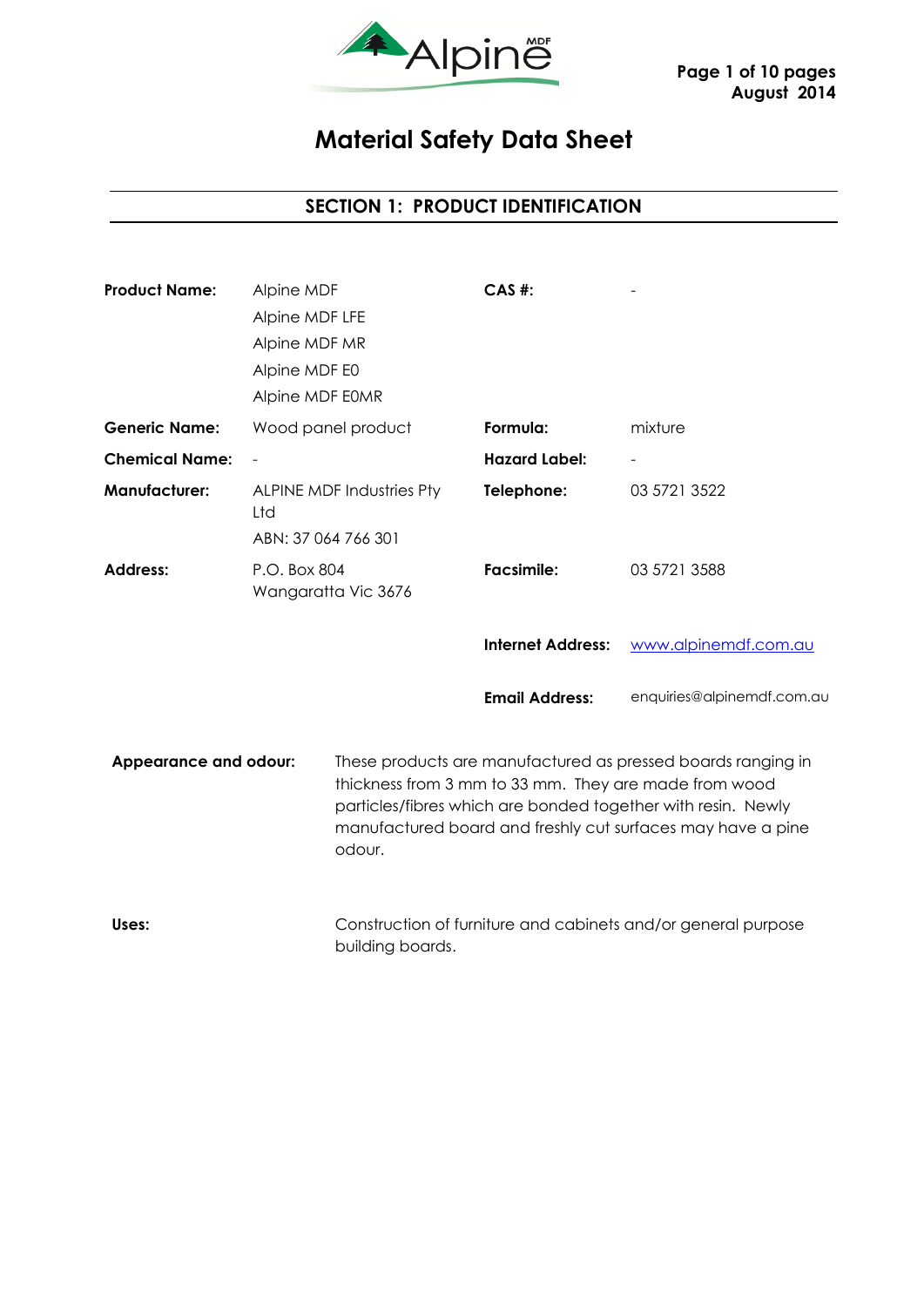

# **SECTION 2: HAZARD IDENTIFICATION**

#### **NOT CLASSIFIED AS HAZARDOUS ACCORDING TO ASCC CRITERIA**

#### **NOT CLASSIFIED AS A DANGEROUS GOOD BY THE CRITERIA OF THE ADG CODE**

| UN No.              | None Allocated | <b>DG Class</b>      | None Allocated |
|---------------------|----------------|----------------------|----------------|
| Subsidiary Risk(s)  | None Allocated | <b>Packing Group</b> | None Allocated |
| <b>Hazchem Code</b> | None Allocated | <b>EPGN</b>          | None Allocated |

#### **OVERVIEW**

**Dust Hazard:** Occupational exposure to wood dust from any timber product has been classified as hazardous according to the criteria of the National Occupational Health and Safety Commission (NOHSC). Inhalation of excessive amounts of dust may cause temporary upper respiratory irritation and/or congestion; and irritation of the eyes and skin. Repeated inhalation of wood dust increases the risk of nasal cancer and may increase the risk of lung fibrosis.

Formaldehyde gas may be released under some conditions particularly when the boards are heated and laminated, or cut by laser cutting machines. However, in well ventilated storage areas and workplaces, the concentration of formaldehyde is unlikely to exceed the World Health Organisation Standard of 0.1 mg/m<sup>3</sup> for the general environment (30 minute average concentration) and it will be well below the NOHSC Occupational Exposure Standard of 1.2 mg/m<sup>3</sup> TWA.

Wood dust may be produced from machining the product, and formaldehyde gas may be produced from heating processes.

**Explosion Hazard:** Wood dust may ignite at temperatures greater than 204°C/400°F, and high concentrations-in-air (>60g/m3) may spontaneously explode.

#### **Potential Health Effects**

#### **Acute (short term) Health Effects:**

- **Swallowed:** Unlikely under normal conditions. Swallowing the dust may cause abdominal discomfort.
- **Eye:** Wood dust and the resin may be irritating to the eyes resulting in redness and watering.
- **Skin:** Skin contact with wood dust and the resin may result in skin itching and redness, and dermatitis in some people.
- **Inhaled:** Inhalation of wood dust and resin may be irritating to the nose, throat and lungs.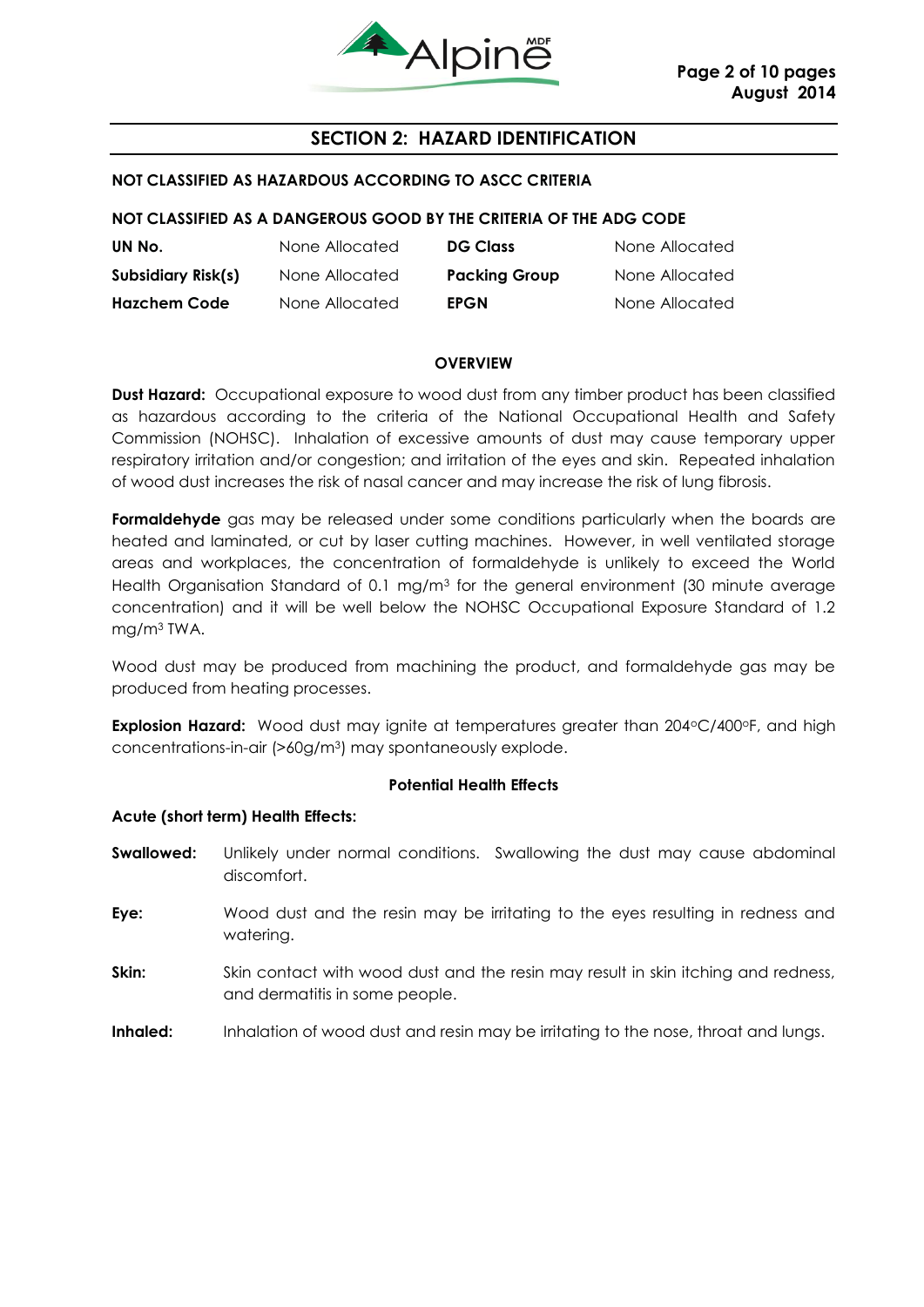

**Chronic (long term) Health Effects:** Repeated exposure over many years to uncontrolled wood dust increases the risk of nasal cavity cancer. Inhalation of wood dust may also increase the risk of lung fibrosis (scarring). There are also increased risks of respiratory and skin sensitisation from wood dust and resin resulting in asthma and dermatitis respectively.

> Wood dust has been evaluated by the International Agency for Research on Cancer (IARC) as group 1, carcinogenic to humans.

> Formaldehyde has been evaluated by the International Agency for Research on Cancer (IARC) as group 1, carcinogenic to humans, and the current European Union (EU) classification under the Dangerous Substances Directive as category 3 (C3) carcinogen leading to a risk phrase R 40 (Limited evidence of a carcinogenic effect).

# **SECTION 3: INGREDIENTS**

| <b>Ingredient Name</b>                                | CAS#       | %       | <b>Exposure Limits</b><br>NOHSC[1003(1995)] |
|-------------------------------------------------------|------------|---------|---------------------------------------------|
| Wood particles or fibres from<br>plantation softwoods |            | $>70\%$ | Not applicable for intact<br>products.      |
| Urea formaldehyde resin                               | 9011-05-6  | $<20\%$ |                                             |
| Melamine urea formaldehyde resin                      | 25036-13-9 | $20%$   |                                             |
| Paraffin wax                                          | 8002-74-2  | $1\%$   |                                             |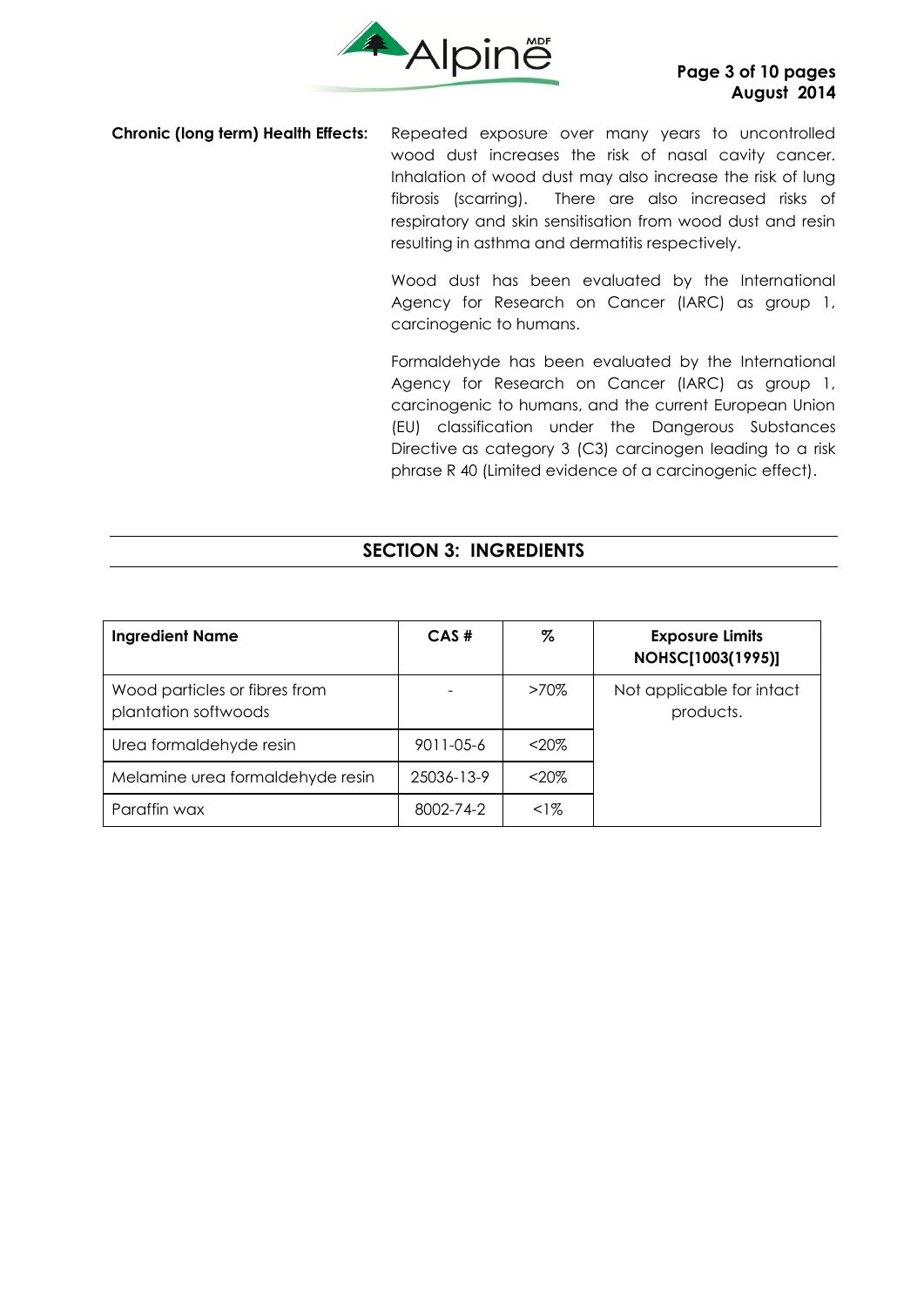

| <b>Ingredient Name</b>                                                           | CAS# | $\%$     | <b>Exposure Limits</b><br>NOHSC[1003(1995)]                                                                                                                  |
|----------------------------------------------------------------------------------|------|----------|--------------------------------------------------------------------------------------------------------------------------------------------------------------|
| Dust from this product contains:                                                 |      |          |                                                                                                                                                              |
| Soft wood dust                                                                   |      | $>80\%$  | There is no specific                                                                                                                                         |
| Cured binder                                                                     |      | $< 20\%$ | Exposure Standard for dust<br>from wood panel products,<br>but the following should<br>apply:<br>(i) wood dust (softwood):                                   |
|                                                                                  |      |          | Time-Weighted Average<br>TWA 5.0 mg/m <sup>3</sup> ; Short Term<br>Exposure Limit (STEL) 10.0<br>mg/m <sup>3</sup> . Measured as<br>inspirable particulates. |
|                                                                                  |      |          | sen - sensitising to skin and<br>respiratory tract                                                                                                           |
|                                                                                  |      |          | (ii) formaldehyde: TWA<br>1.0 ppm $(1.2 \text{ mg/m}^3)$ ; STEL<br>2.0 ppm (2.5 mg/m <sup>3</sup> ).                                                         |
|                                                                                  |      |          | sen - sensitiser; Cat 3<br>(possible human)<br>carcinogen.                                                                                                   |
| < Company > recommendation: Keep exposures as low as practicable with the aim of |      |          |                                                                                                                                                              |

keeping dust exposures below 1.0 mg/m<sup>3</sup> measured as inspirable dust.

**Note:** The ingredients are bonded together under heat and pressure. The process cures the resin but small amounts of formaldehyde from the resin may be released from the finished product. The finished product contains less than 0.01% free formaldehyde by weight.

The proportion of paint on coated products is less than 1 % of the board mass.

Potential exposures to dust will occur only when power tools or wood working machinery is used on the product such as planing, sawing, drilling or sanding, or in poorly maintained workshops.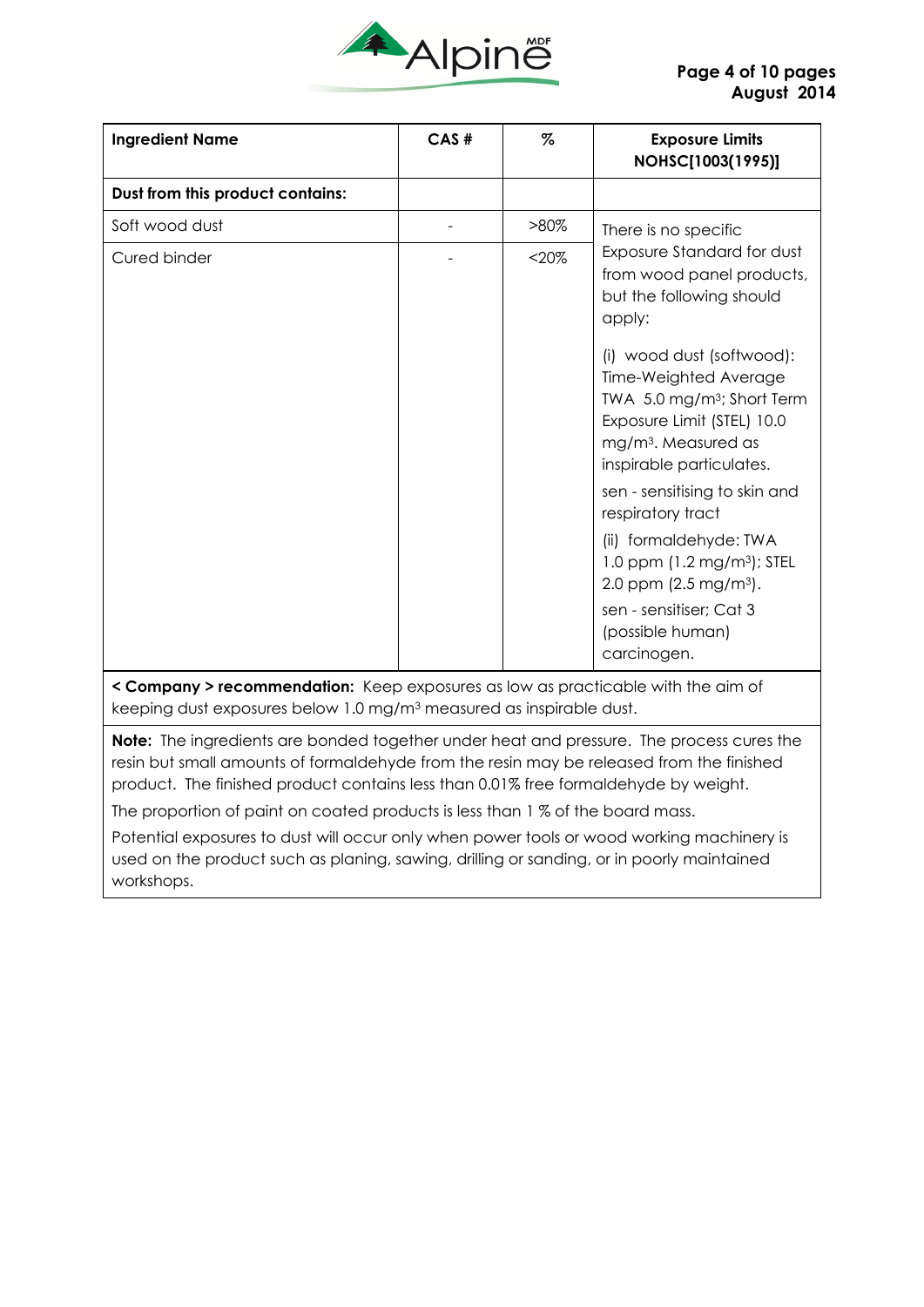

#### **SECTION 4: FIRST-AID MEASURES**

| Swallowed:                   | If dust is swallowed, give water to drink. Seek medical attention if any<br>abdominal discomfort.                     |
|------------------------------|-----------------------------------------------------------------------------------------------------------------------|
| Eyes:                        | Irrigate eyes thoroughly with plenty of water for at least 15 minutes. If<br>symptoms persist seek medical attention. |
| Skin:                        | Wash thoroughly with mild soap and water. Remove clothing if<br>contaminated with dust.                               |
| Inhaled:                     | Leave the dusty area.                                                                                                 |
| <b>First-aid facilities:</b> | Provide eye-wash facilities.                                                                                          |
| Notes to doctor:             | Treat symptomatically.                                                                                                |

# **SECTION 5: FIRE FIGHTING MEASURES**

**Unusual Fire / Explosion Hazards:** Wood dusts may form explosive mixtures with air. Burning or smouldering boards or dust, and boards cut by laser cutting machines can generate carbon dioxide, carbon monoxide, oxides of nitrogen, hydrogen cyanide and other pyrolysis products which are irritating to the respiratory tract. Avoid breathing smoke from laser cutting machines and from burning or smouldering materials. Full protective clothing and self-contained breathing apparatus should be worn for fire fighting. Extinguish fire with water, fog, foam, carbon dioxide or dry chemical.

#### **THE INTACT PRODUCT AND DUST MUST NOT BE BURNT IN BARBECUES, COMBUSTION STOVES OR OPEN FIRES IN THE HOME, AS IRRITATING GASES ARE EMITTED.**

#### **Flammable Properties and Explosive Limits**

| <b>Flash Point:</b>          | not applicable | Lower Explosive Limit (LEL):        | not applicable    |
|------------------------------|----------------|-------------------------------------|-------------------|
| FP Test Method:              | not applicable | <b>Upper Explosive Limit (UEL):</b> | not applicable    |
| <b>Flame Classification:</b> | not determined | <b>Auto ignition Temperature:</b>   | $> 220^{\circ}$ C |
| <b>Flame Propagation:</b>    | not determined | <b>Decomposition Temperature:</b>   | not applicable    |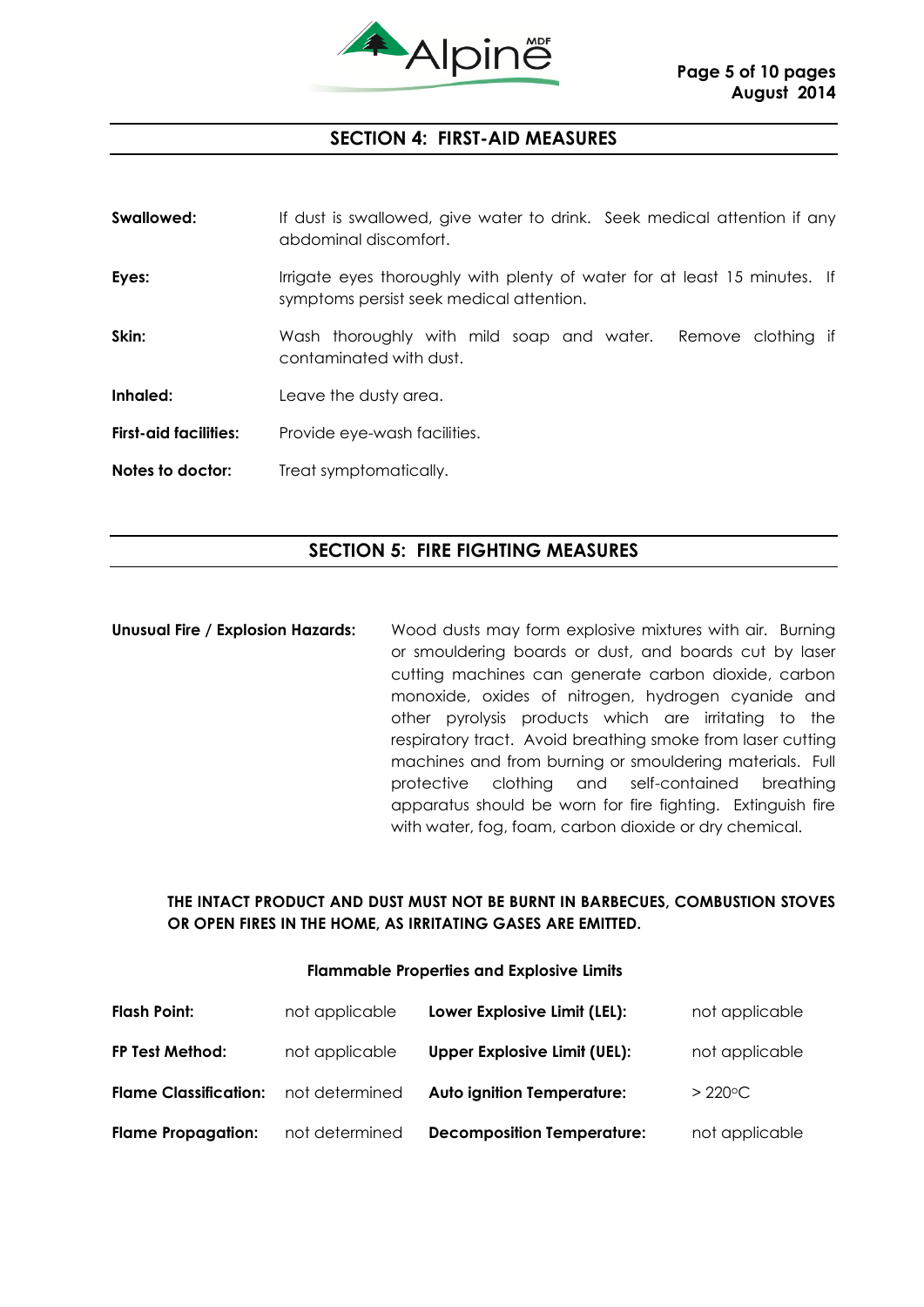

# **SECTION 6: ACCIDENTAL SPILL AND RELEASE MEASURES**

**Spills/Disposal:** Off-cuts and general waste material should be placed in containers and disposed of at approved landfill sites or incinerated in accordance with local authority guidelines. Burning cannot be used as a means of disposal without specific local authority and EPA approval.

# **SECTION 7: HANDLING AND STORAGE**

**Handling/Storage:** No special transport or storage requirements are considered necessary. The boards should be stored in well ventilated areas away from source of heat, flames or sparks.

#### **SECTION 8: EXPOSURE CONTROL AND PERSONAL PROTECTION**

- **Summary:** Keep exposures as low as practicable with the aim of maintaining airborne dust levels below 1.0 mg/m<sup>3</sup> time-weighted average (TWA), measured as inspirable dust. All work with wood panels products must be carried out in such a way as to minimise exposure to dust. Under factory conditions, machining, sawing, drilling, routing, laser cutting or sanding of the wood must be done with equipment fitted with local exhaust ventilation devices capable of removing dust and smoke at source. Work areas should be kept clean by regular vacuuming or wet sweeping.
- **Ventilation:** Local exhaust ventilation should be provided at areas of cutting to remove airborne dust. General dilution ventilation should be provided as necessary to keep airborne dust below the applicable exposure limits and guidelines. The need for ventilation systems should be evaluated by a professional industrial hygienist, while the design of specific ventilation systems should be conducted by a professional engineer.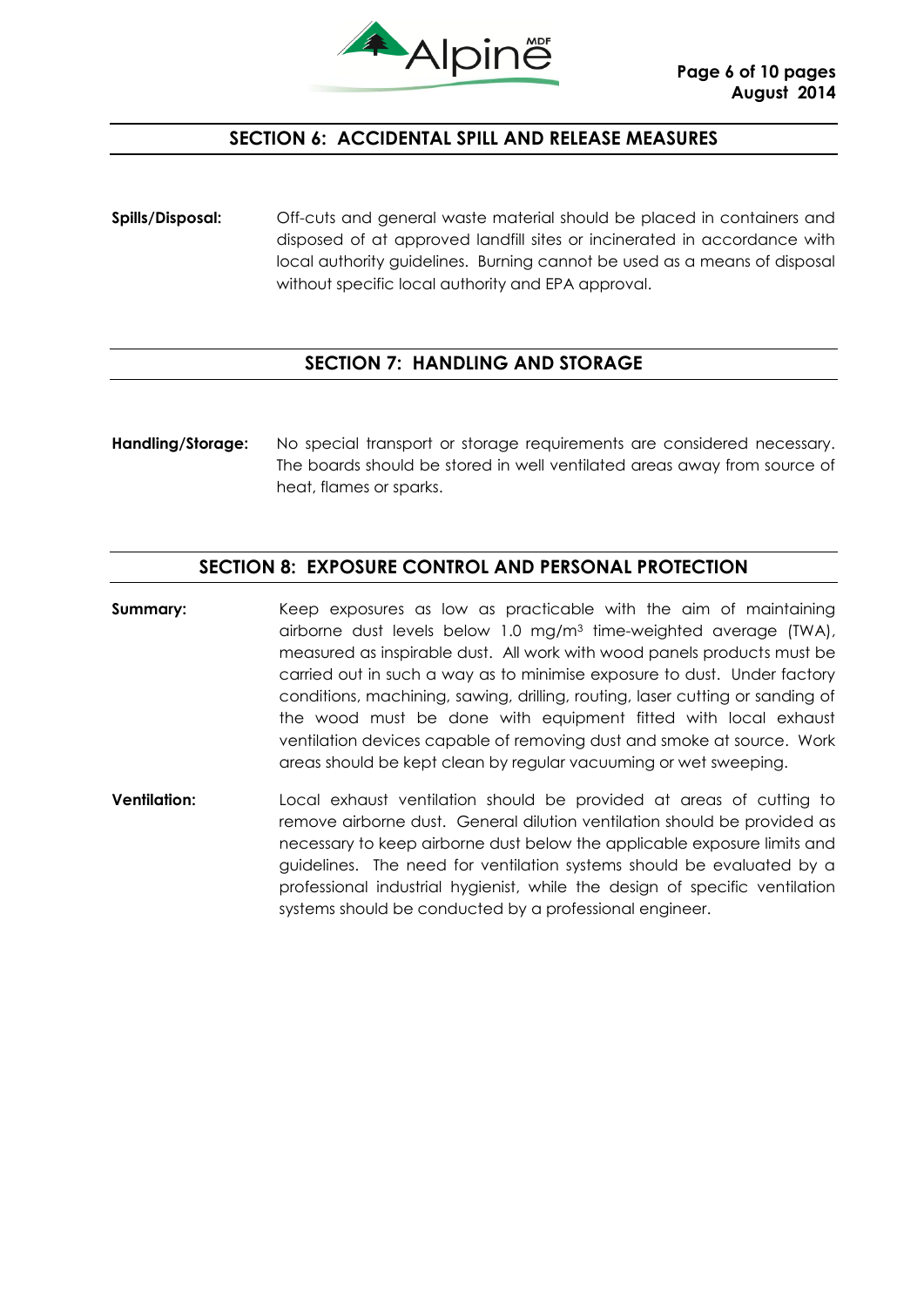

#### **Special Considerations for Repair/Maintenance of Contaminated Equipment:**

Use personal protective equipment as discussed above. Where possible, vacuum all equipment before repair/maintenance to remove excessive dust.

- **Eye:** Non-fogging dust resistant safety goggles or glasses conforming with Australian and New Zealand Standards AS/NZS 1336:1997 *Recommended practices for occupational eye protection* should be worn if there is a risk of dust getting into the eye, such as when using power tools.
- **Skin:** Wear standard duty gloves conforming with Australian Standards AS 2161.1 2000 *Industrial safety gloves and mittens*, loose comfortable clothing, and boots. Long-sleeved shirts and long trousers are recommended if skin itching occurs. Wash skin with mild soap and water after working with these products. Wash work clothes regularly and separately from other clothes.
- **Respiratory:** Avoid breathing dust. Wear a P1 or P2 particulate disposable or cartridge dust mask (respirator) conforming with Australian and New Zealand Standards AS/NZS 1715:2009 *Selection, use and maintenance of respiratory protective devices,* and AS/NZS 1716:2003 *Respiratory protective devices* when exposed to dust. These Standards should be followed in the selection, fit-testing, use, storage and maintenance of the dust masks.
- **Smoking:** Inhalation of airborne particles from other sources, including those from cigarette smoke, may increase the risk of lung disease. All storage and work areas should be smoke free zones and other airborne contaminants be kept to a minimum.

# **SECTION 9: PHYSICAL AND CHEMICAL PROPERTIES**

| Boiling Point (°F/°C):                       | not applicable |
|----------------------------------------------|----------------|
| <b>Evaporation Rate (Butyl acetate = 1):</b> | not applicable |
| <b>Melting Point:</b>                        | not applicable |
| pH:                                          | not applicable |
| Saturation in Air (%):                       | not applicable |
| <b>Solids Content:</b>                       | not applicable |
| <b>Specific Gravity (Water = 1):</b>         | $0.5 - 0.85$   |
| Vapor Density (Air = $1$ ):                  | not applicable |
| <b>Vapor Pressure:</b>                       | not applicable |
| Viscosity:                                   | not applicable |
| VOCs (g/liter):                              | not applicable |
| Volatile by Volume (%):                      | not applicable |
| Water Solubility (%):                        | insoluble      |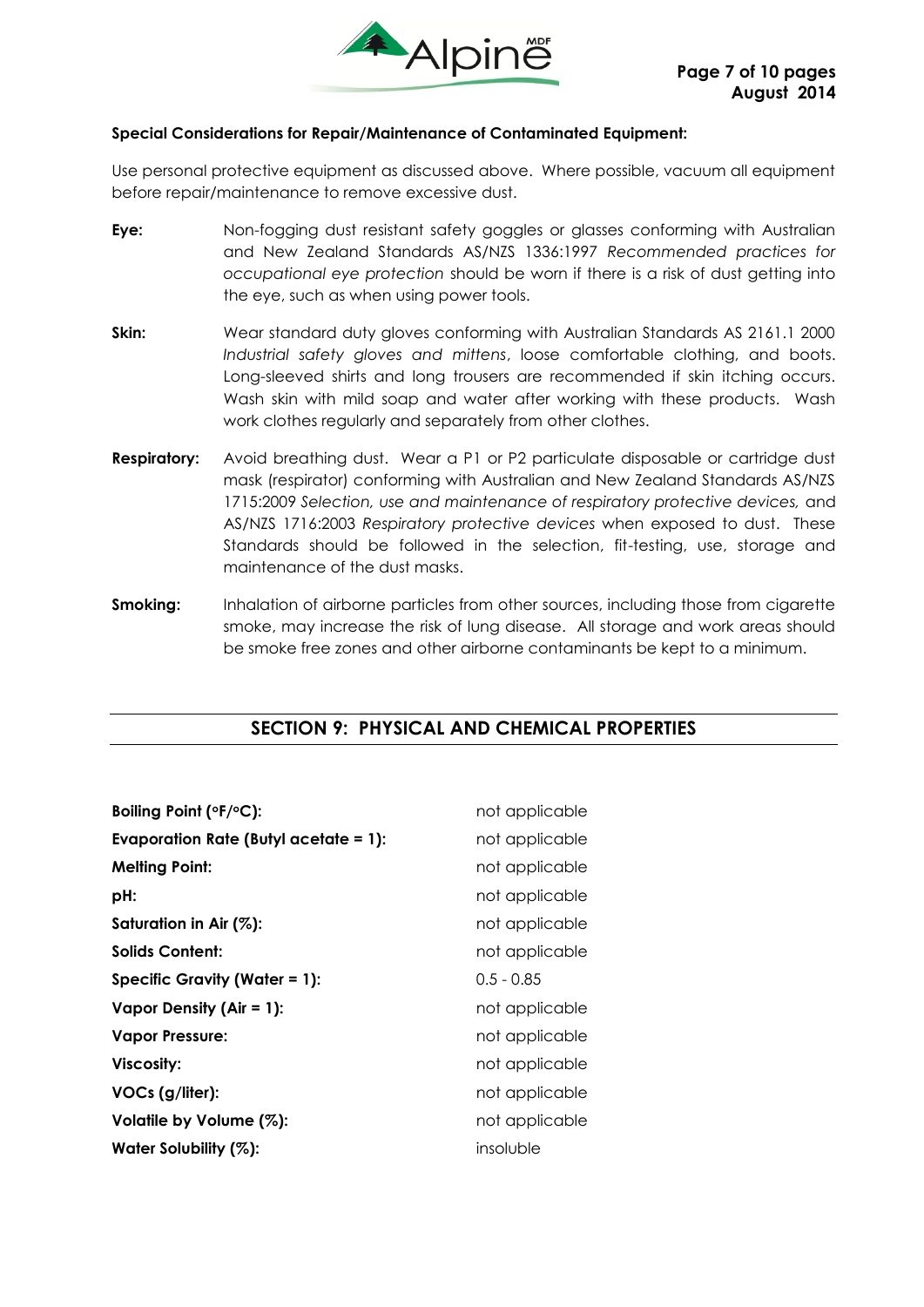

# **SECTION 10: STABILITY AND REACTIVITY**

**Reactivity:** This product is not reactive.

**Hazardous Decomposition Products:** Thermal-oxidative degradation of this and other wood products produces irritating and toxic smoke and gases. These include carbon monoxide, aldehydes, carbon particles, and organic acids.

# **SECTION 11: TOXICOLOGICAL AND EPIDEMIOLOGICAL DATA**

Any health hazards associated with these products have been evaluated on the basis of the individual ingredients, and these hazards should be assumed to be additive. The hazards described in this document have been evaluated based on a threshold of 1.0% for all hazardous ingredients and 0.1% for all carcinogens.

- **Acute Effects:** The dust, which may be generated during manual or mechanical cutting, drilling, sanding or other abrading processes, and the smoke generated by heating or laser cutting, may cause temporary irritation of the eyes and upper respiratory system. The symptoms are expected to subside after exposure has stopped and are not expected to cause any long term effects. Allergic skin and lung reactions have been reported with exposure to various wood panels dusts due to the chemicals presented in wood and cured resin. These rashes resemble other allergic skin reactions caused by plants, and usually heal rapidly.
- **Chronic Effects:** The International Agency for Research on Cancer (IARC) evaluated dusts from both hardwood and softwood in 1995 and concluded that: "there is sufficient evidence in humans for the carcinogenicity of wood dust. There is inadequate evidence in experimental animals for the carcinogenicity of wood dust. Wood dust is carcinogenic to humans (Group 1)".

The IARC also evaluated formaldehyde in 19951 and concluded that: "There is *limited evidence* in humans for the carcinogenicity of formaldehyde; there is *sufficient evidence* in experimental animals for the carcinogenicity of formaldehyde; and that overall, formaldehyde is *probably carcinogenic to humans (Group 2A)"*. The IARC again evaluated formaldehyde in June 20042 and the final findings published in 2006<sup>3</sup> concluded that:: *"There is sufficient evidence in humans for the carcinogenicity of formaldehyde. There is sufficient evidence in experimental animals for the carcinogenicity of formaldehyde"* with the overall evaluation being: *"Formaldehyde is carcinogenic to humans (Group 1)".*

Whilst this wood panel product contains less than 0.01% free formaldehyde, people using the product may be exposed to low concentrations of formaldehyde if the boards are heated (as in laminating), are cut by laser cutting machines, and/or if dust particles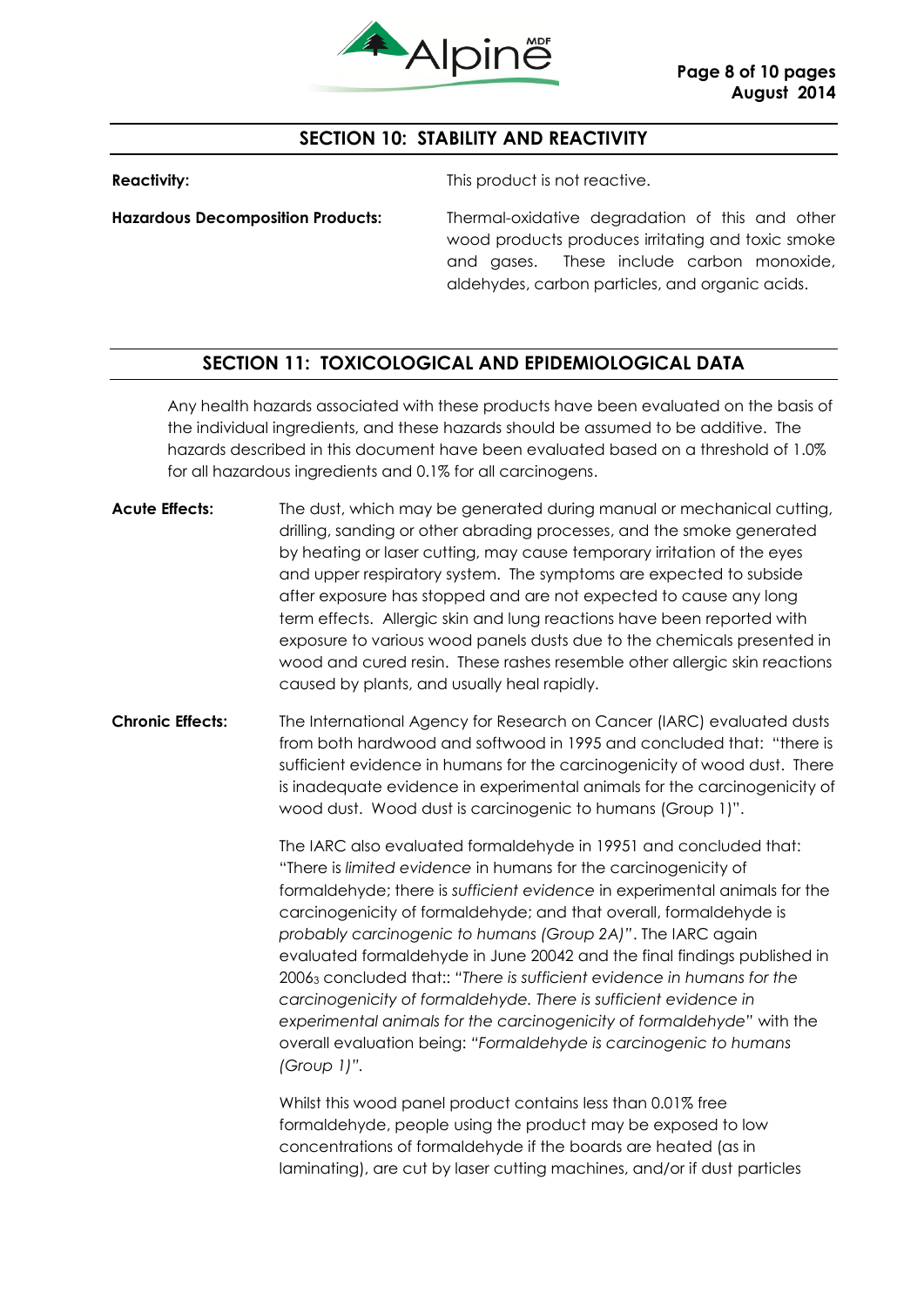

come in contact with the moist mucous membranes lining the upper respiratory tract.

Extensive literature searches and research carried out by Independent occupational and environmental health specialists has not indicated any risks over and above those associated with wood dust without binder. This research includes the 1999 formaldehyde risk assessment carried out by US scientists in collaboration with the US EPA and Health Canada.

The risk assessment concludes that if a non-smoking worker were exposed to 0.004 ppm of formaldehyde continuously for 80 years, and also to 0.1 ppm for 40 years at work, then the predicted additional risk of respiratory tract cancer would be 4.1 per 1,000,000,000. The controls needed for minimising the potential for formaldehyde exposure from this product will be the same as those for control of dust exposures. These risk assessments and conclusions are in no way altered by the reclassification of formaldehyde to Group 1 by the IARC.

# **SECTION 12: ECOLOGICAL INFORMATION**

**Ecotoxicity:** This product should be used only for its designated purposes.

**Shipping Name** None Allocated

# **SECTION 13: DISPOSAL CONSIDERATIONS**

**Summary:** This product is not regulated as a hazardous waste by Australian environmental authorities. Local authority guidelines should be followed in the disposal of waste products and dust.

#### **SECTION 14: TRANSPORT INFORMATION**

**Transportation:** This product is not regulated as a dangerous good. No special transport requirements are necessary.

#### **NOT CLASSIFIED AS A DANGEROUS GOOD BY THE CRITERIA OF THE ADG CODE**

| "                  | ,,,,,,,,,,,,,,,,, |                      |                |
|--------------------|-------------------|----------------------|----------------|
| UN No.             | None Allocated    | <b>Packing Group</b> | None Allocated |
| <b>DG Class</b>    | None Allocated    | <b>Hazchem Code</b>  | None Allocated |
| Subsidiary Risk(s) | None Allocated    | <b>EPG</b>           | None Allocated |